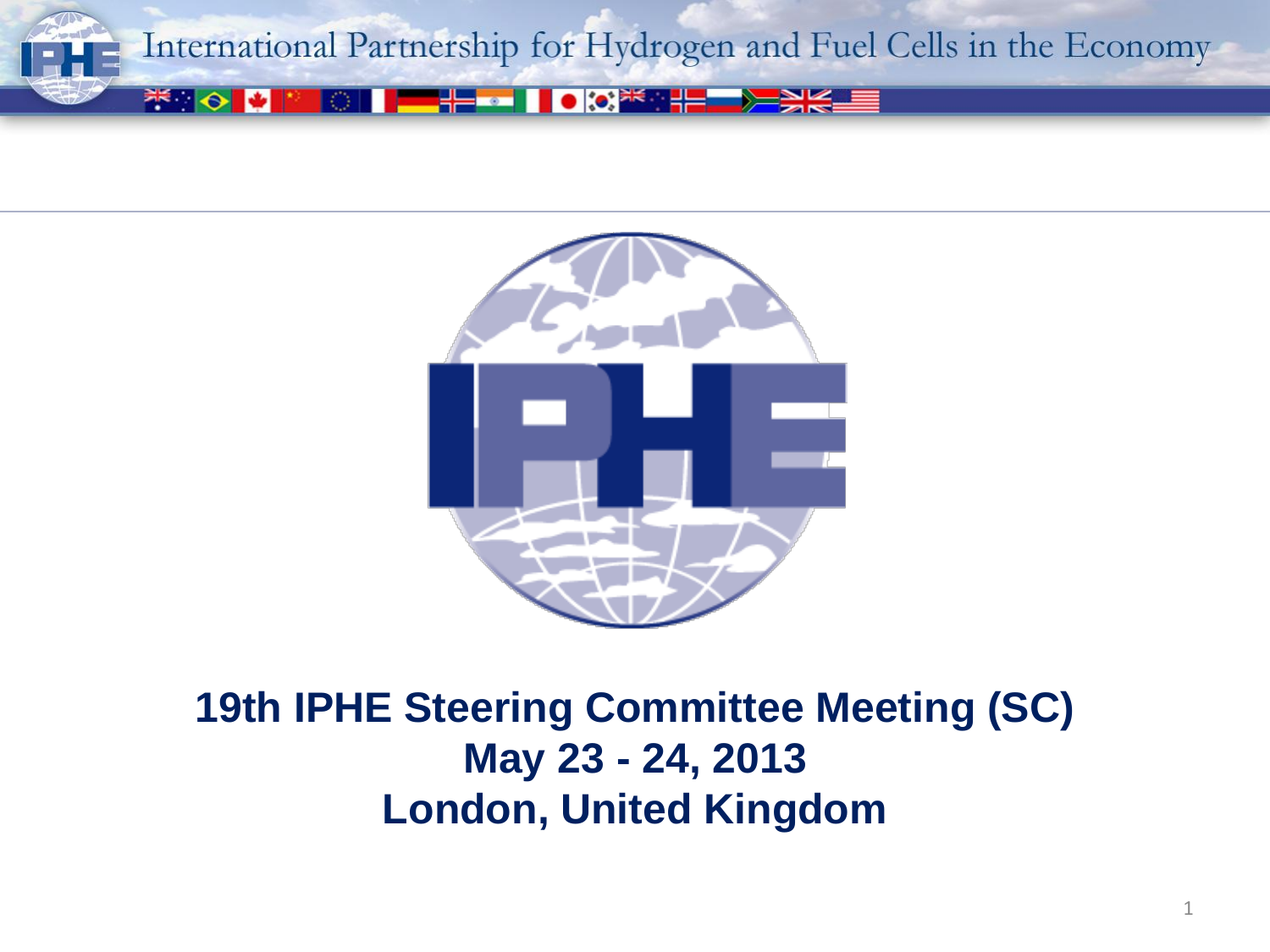



# **Thursday, May 23rd, 2013**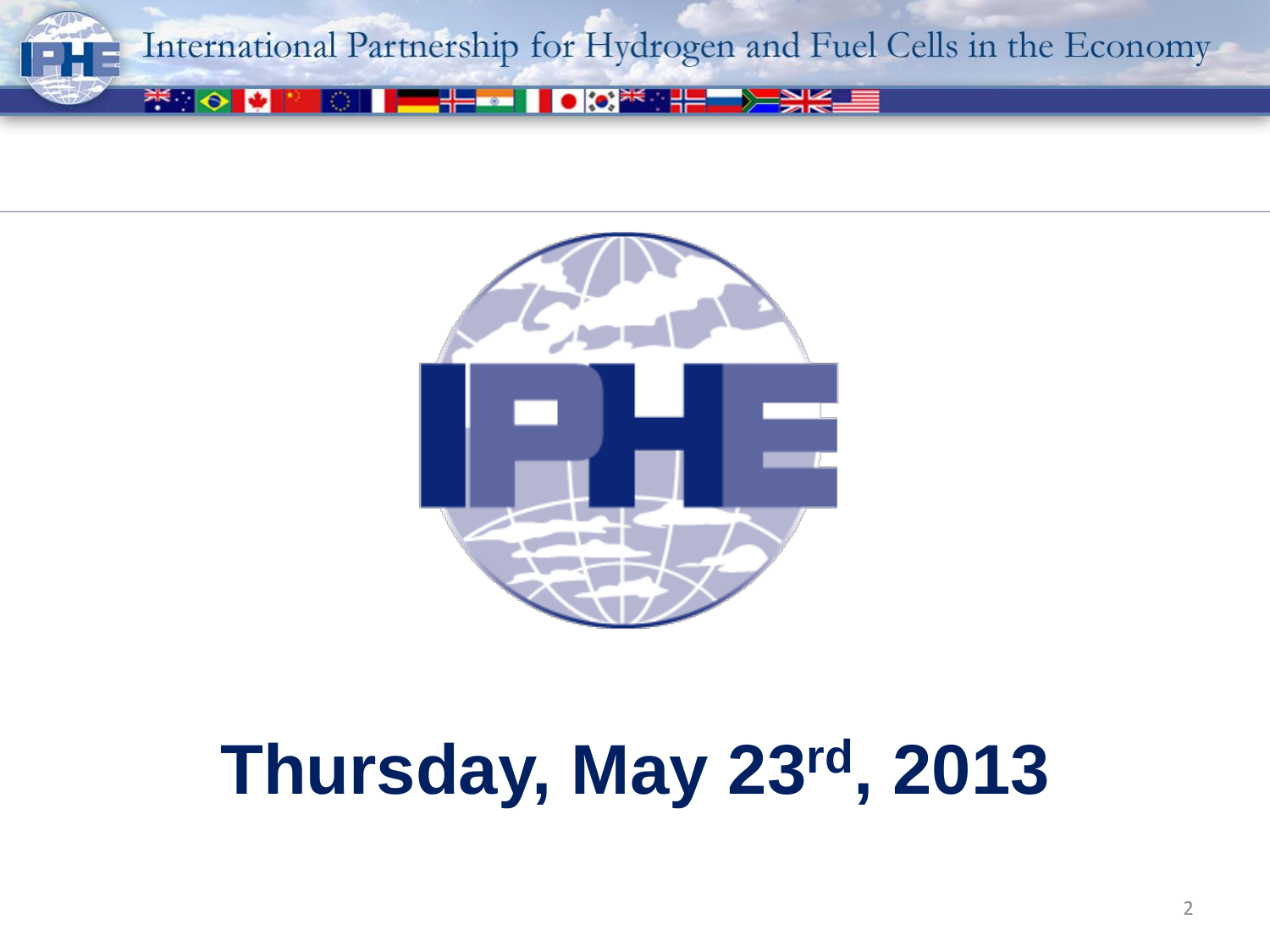

## 1. SC Welcome

**1.1 Welcome by the chair and hand over of chairmanship**

- Welcome by Nilguen Parker, Federal Ministry of Transport, Building and Urban Development
- **1.2 Welcome by the new chair and host (U.K.)**
	- Welcome by Michio Hashimoto, Director General New Technology Division, NEDO
	- $\triangleright$  Welcome by UK officials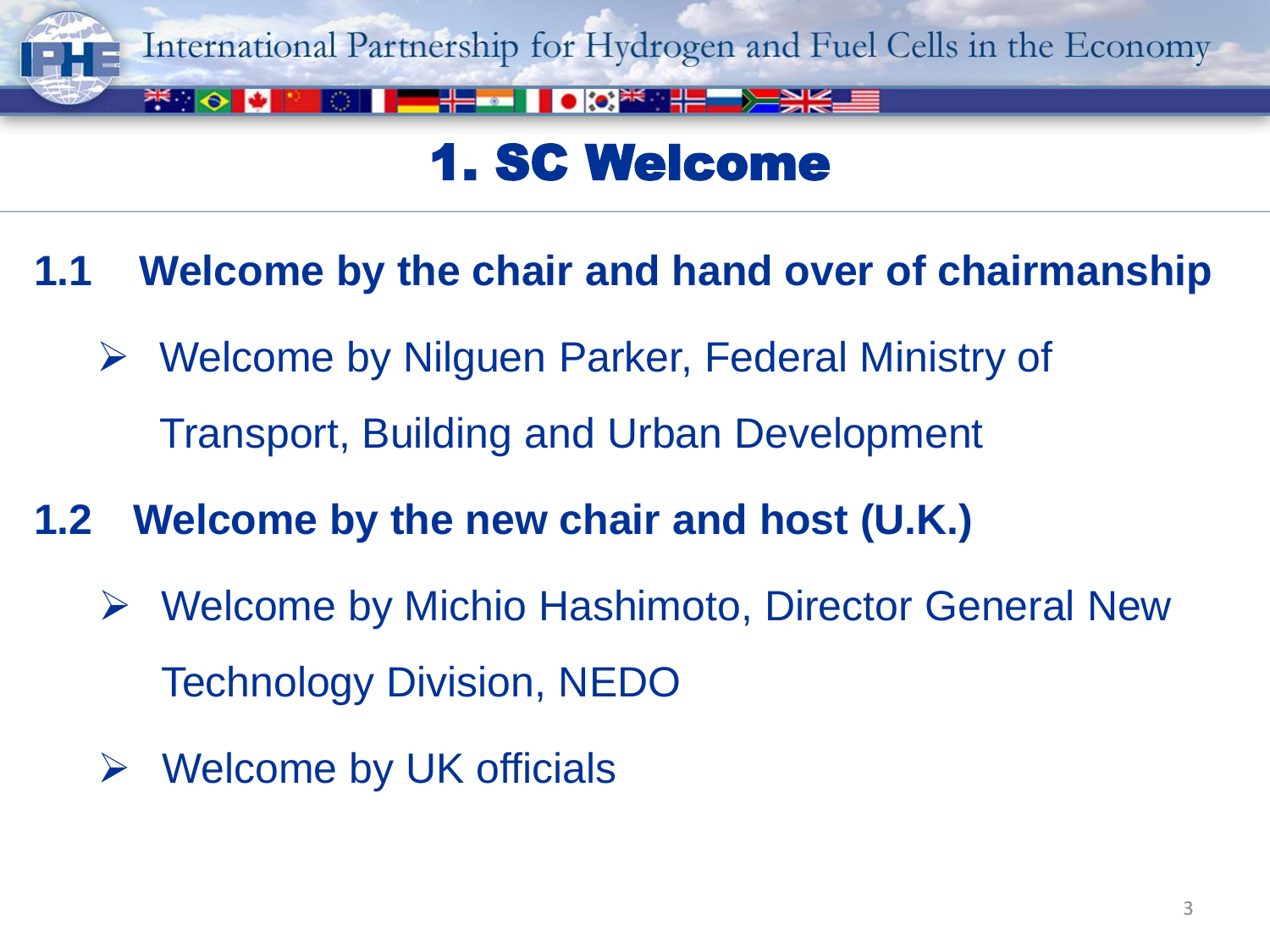

# 2. SC Introductions and Meeting Outlook

- **2.1 SC Introductions**
	- 2.1.1 Roundtable Introductions
	- 2.1.2 New Delegates and Observers
- **2.2 Outline of meeting topics and objectives**
	- Usual IPHE business as Working Group and country updates
	- Preparation of IPHE's 2nd phase permanent secretariat and future activities
	- Dedicated UK presentations
	- Austria's application for IPHE membership
	- Next SC Meetings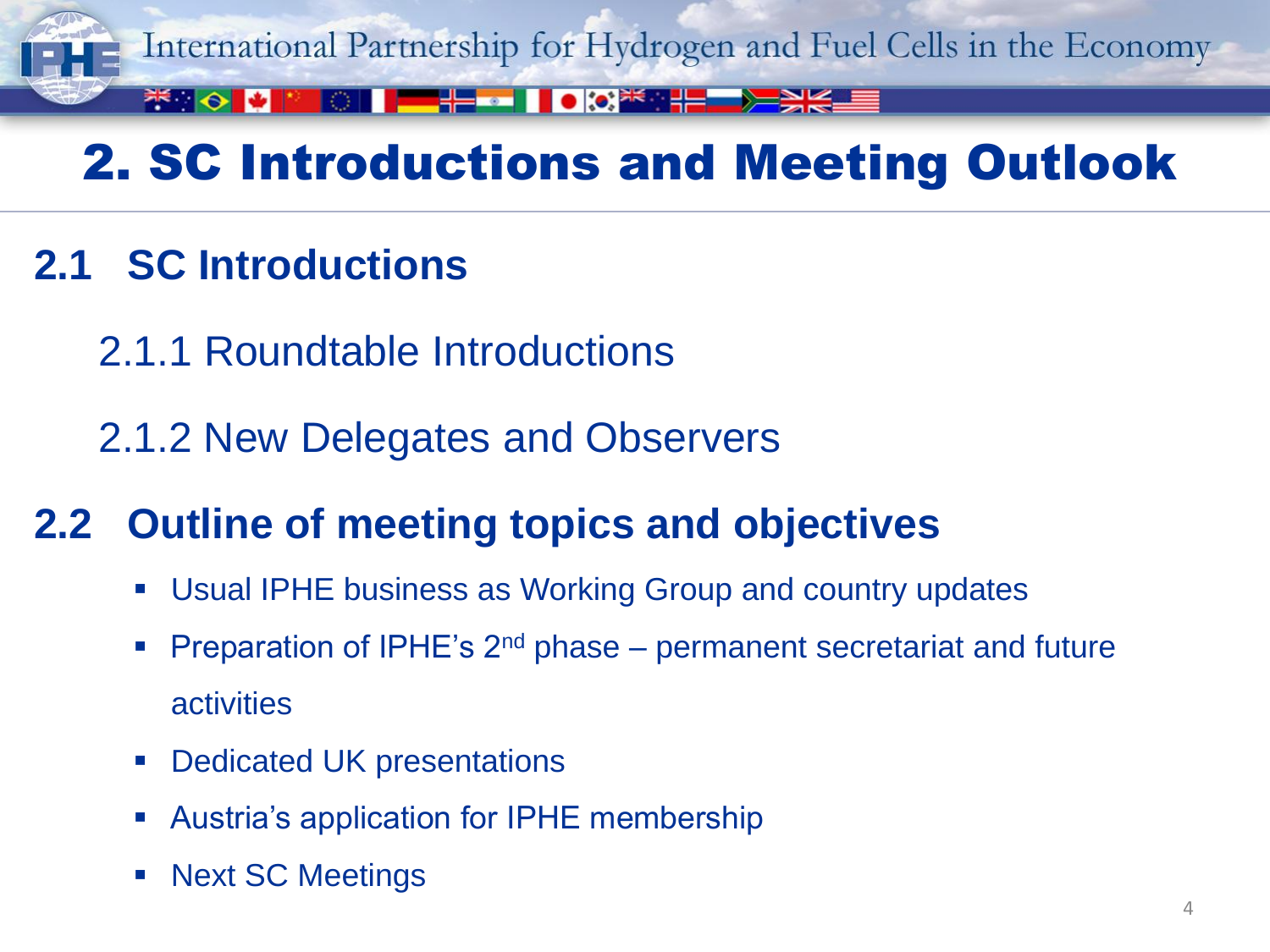

## 2. SC Introductions and Meeting Outlook

## **2.3 Adoption of the Meeting Agenda**



## **2.4 Adoption of the Minutes from the 18th SC, November 2012, Seville, Spain**

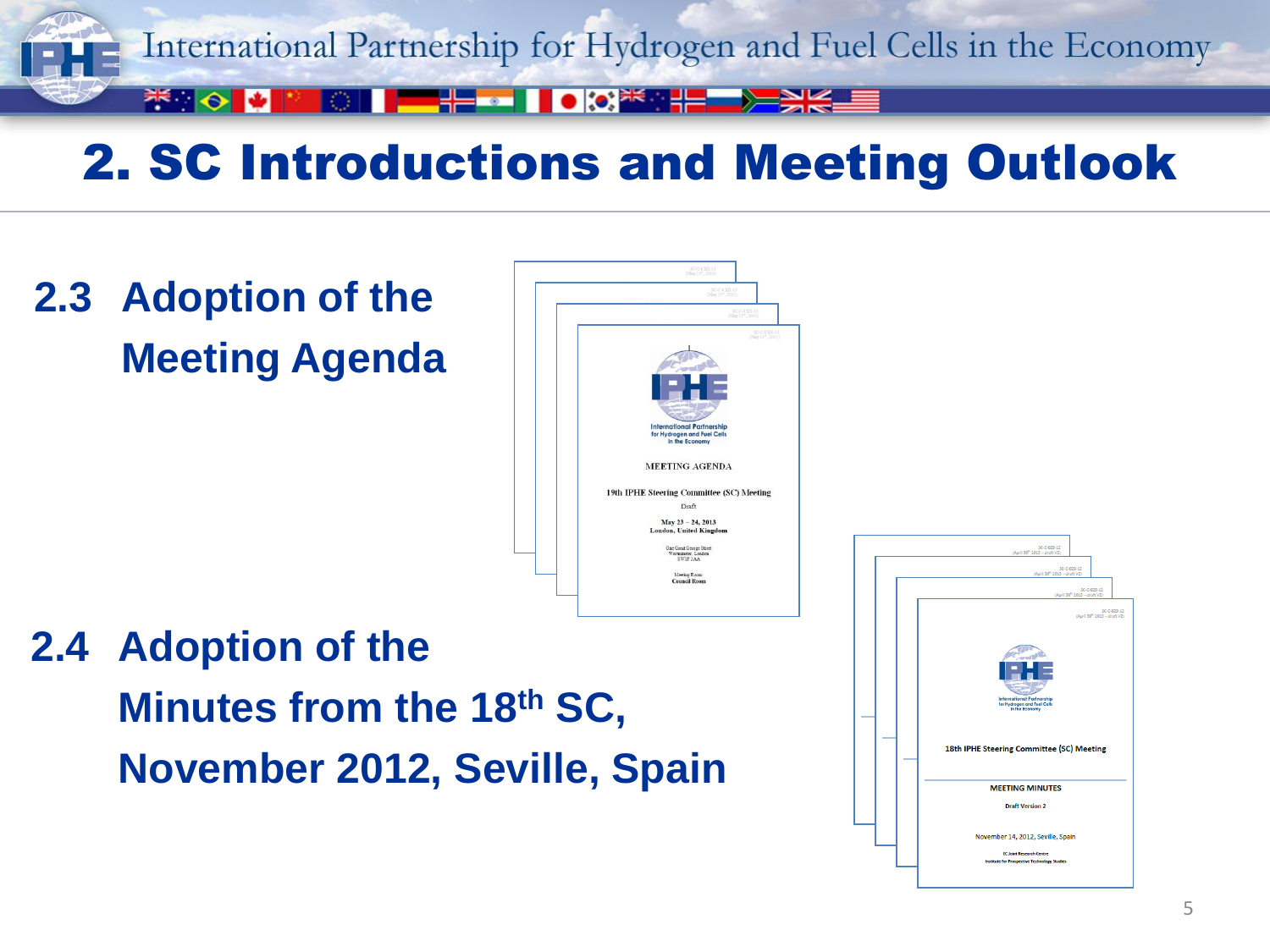

## **3.1 Overview from the 18th IPHE SC Meeting in Seville, including Action Items and Decisions**

- Agreement on the next steps towards IPHE 2
- Approval of a generic work plan
- Workshop on H2 Storage
- Approval of Japanese chair

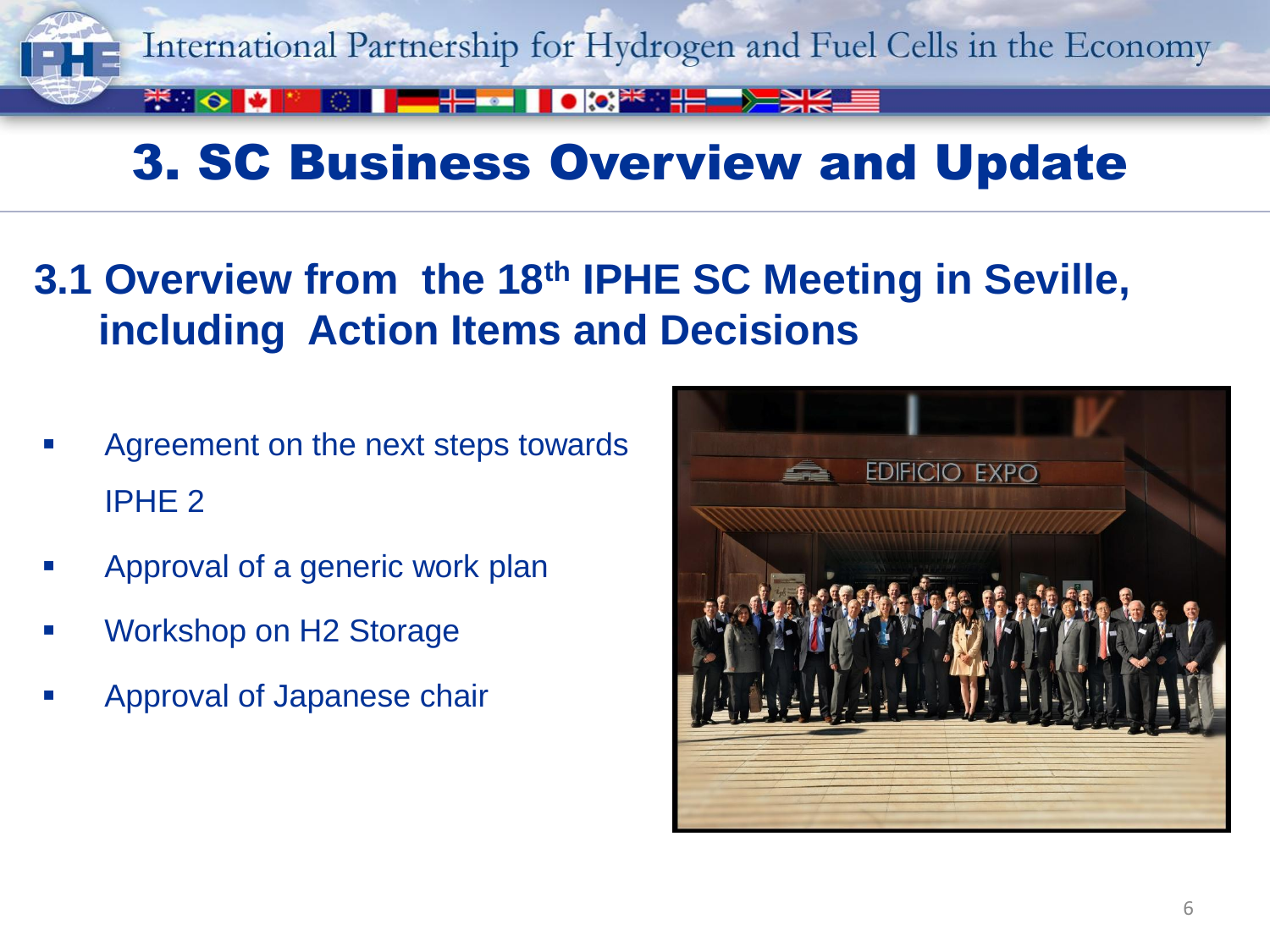

## **SC Decisions (Seville)**

- 1. A Stakeholder Roundtable Meeting will be organized in conjunction with the SC meeting at the end of 2013 to discuss how to accelerate the market introduction of HFC.
- 2. The SC will install and maintain an international database on HFC.
- 3. The SC endorses the proposal of the Regulation Codes and Standards Working Group to initiate work on fuel and air quality for stacks.
- 4. Japan has been unanimously elected as the new Chair for the SC. The official transition will occur at the beginning of the next SC meeting (May 2013). Germany and U.S. have accepted to serve as vice-chairs in 2013.
- 5. The 19th SC Meeting will be hosted by the UK in May 2013.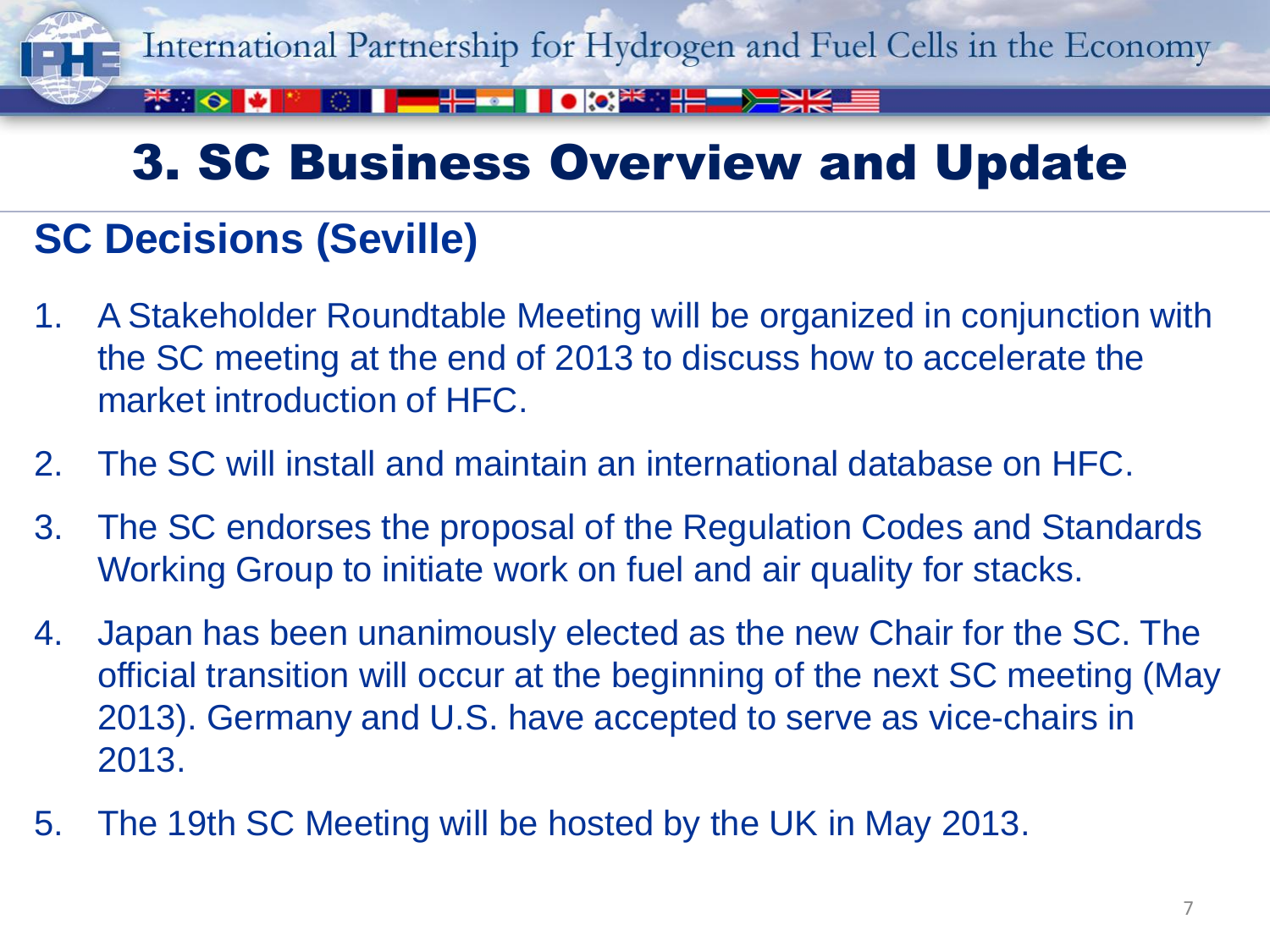

## **SC Action Items (Seville)**

1. China, Canada, NZ, Brazil, Russia, South Africa, India, Iceland, UK and Italy are asked to provide data and complete their input to task 30.1

#### **Status**

- **Ongoing**
- 2. The outline of the IPHE work plan for the Future was approved. SC delegates are asked to further contribute to the work plan for the second term of IPHE (Roundtable Meetings, Workshops, IPHE Article in policy journal…). The U.S. will propose a format for a detailed work plan, including suggestions for specific actions to be included, for consideration by the SC at the next meeting.

#### **Status**

Completed; will be presented under item 5.3 <sup>8</sup>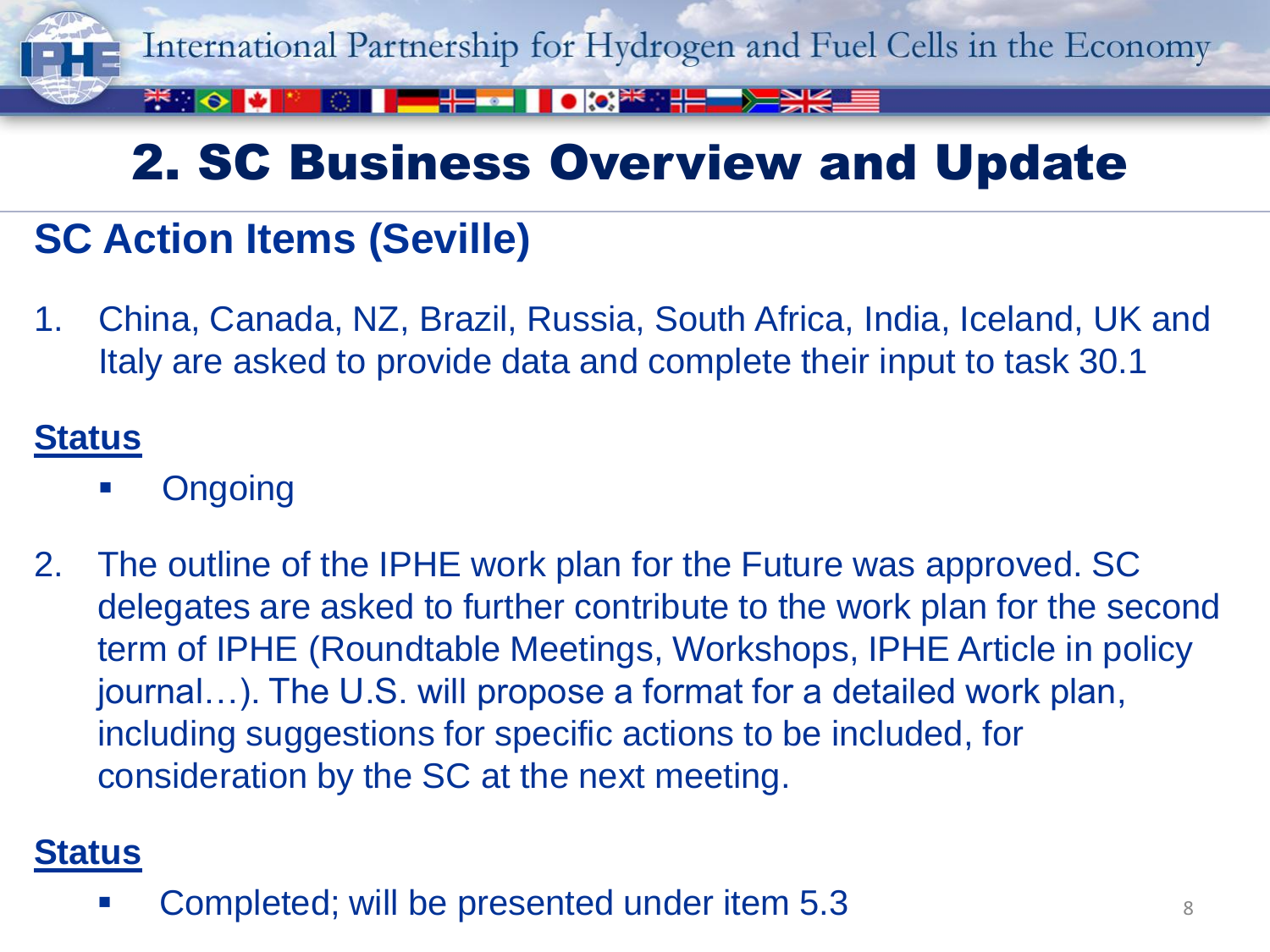

## **SC Action Items (Seville)**

- 3. The SC agrees on the next steps described in the proposal for the support structure of IPHE in Phase 2 - 2013-2022 (SC-C-028-12). The SC agrees that a permanent secretariat would enable IPHE to better fulfill its role, ensure continuity and enhance results, communication and outreach. Germany, U.S., France and Japan agreed to participate in a Task Force on establishing a permanent secretariat. This task includes the following items:
	- To identify IPHE members willingness to make multi-annual commitments to provide resources (direct funding and/or in-kind contributions) to support an IPHE Secretariat Office.
	- To define control mechanisms on the activities of the permanent IPHE Secretariat (hiring staff, annual budget allocation etc.) by the IPHE SC.
	- To identify a third party organization willing to host the IPHE Secretariat in accordance with the IPE SC requirements.

#### **Status**

Completed; will be presented under item 5.1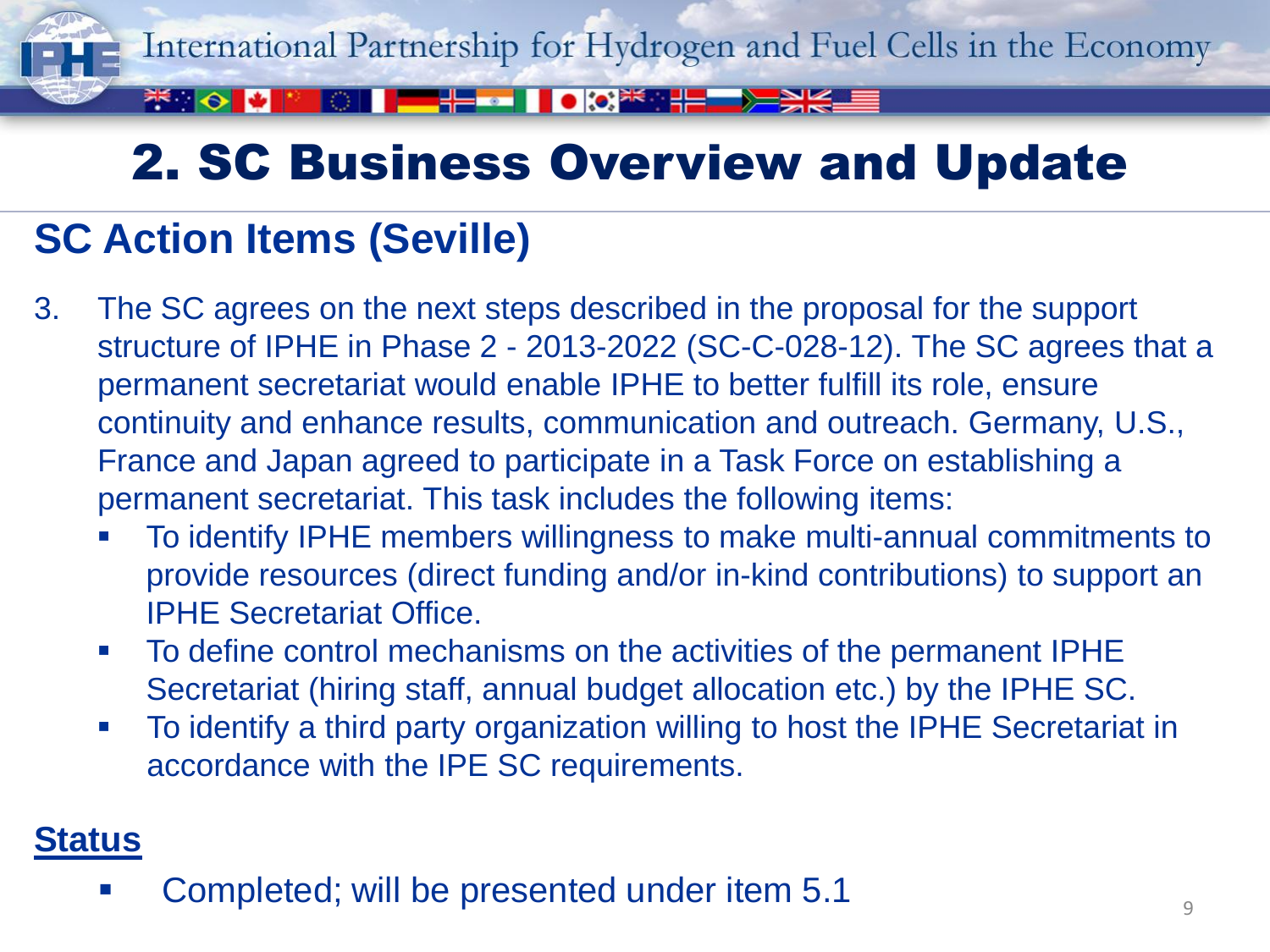

## **SC Action Items (Seville)**

4. All member countries are requested to participate in the WG meetings and in the Round Robin activities as appropriate. A section for RCS will be created on the IPHE website by the Secretariat with support from the RCS WG.

#### **Status**

- **Ongoing**
- 5. IPHE representatives are encouraged to attend the planned educational meetings with national students in conjunction with the next IPHE meeting.

#### **Status**

**EXED:** Completed; will be presented under item 8.2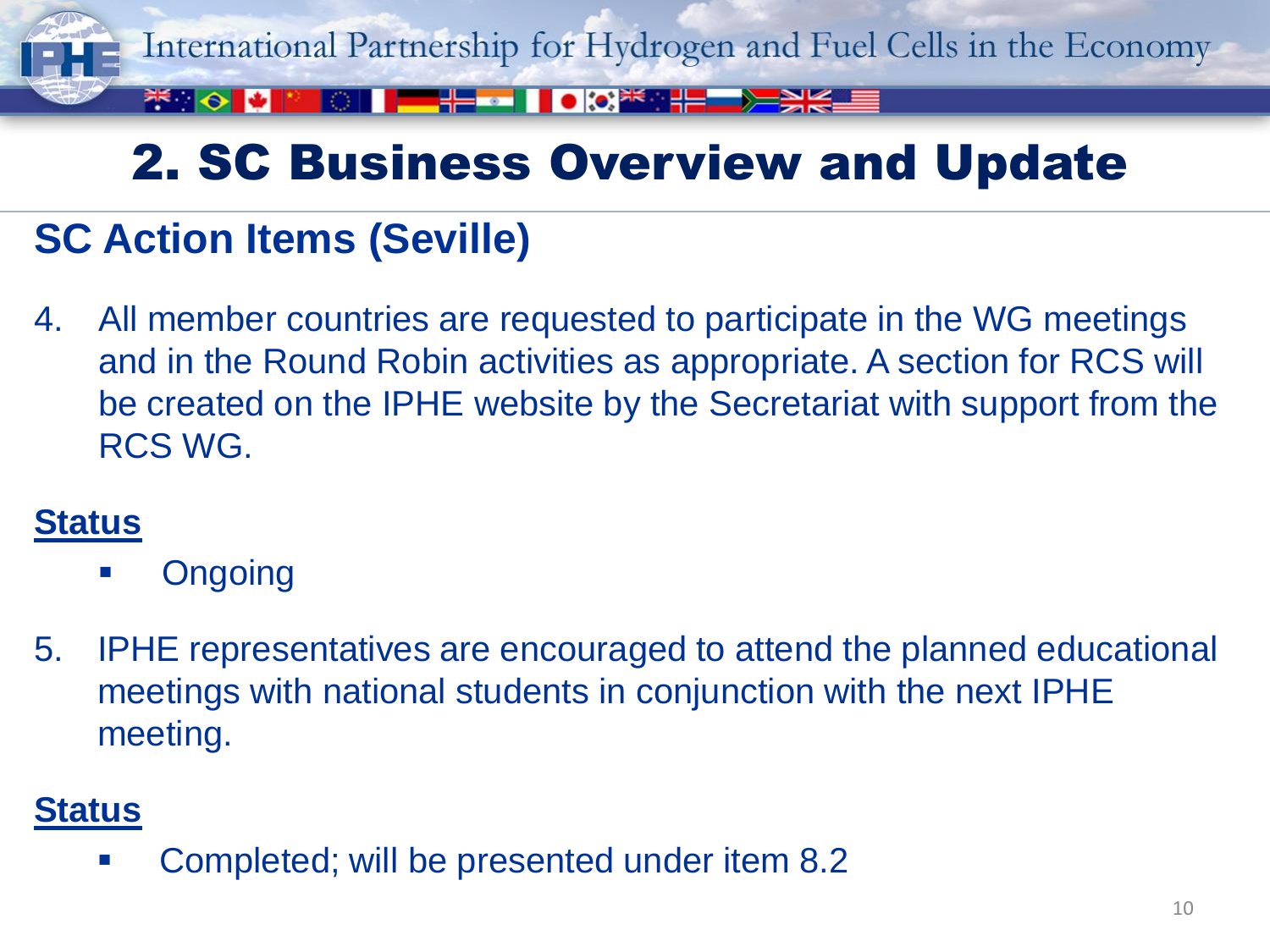

## **SC Action Items (Seville)**

6. Delegates are invited to make suggestions and comments on the draft report of the Storage Workshop.

#### **Status**

- **Completed**
- 7. Member Countries are asked to provide input to the 2012 HFC Commercialization Update.

#### **Status**

**E** Completed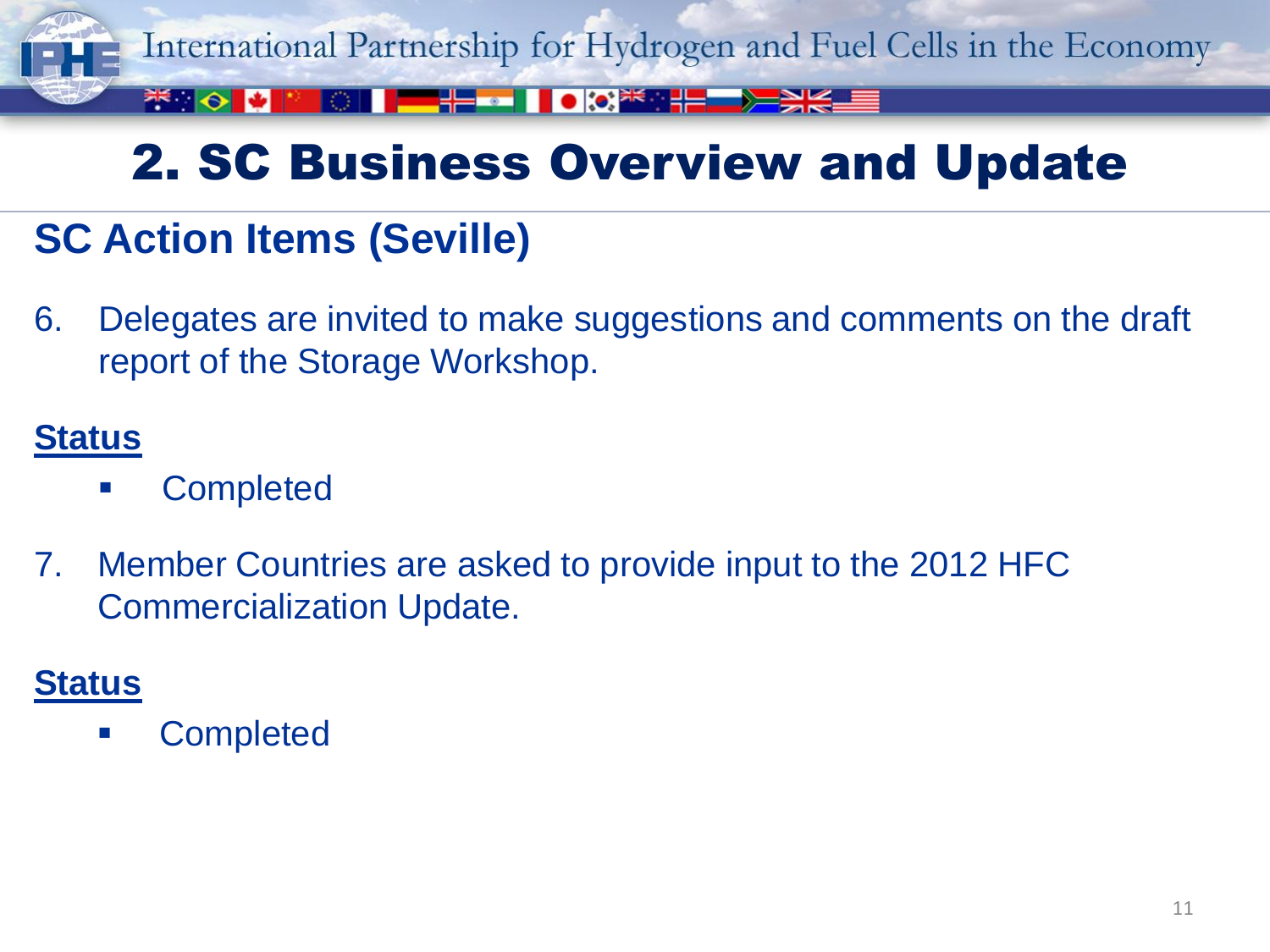

## **SC Action Items (Seville)**

8. The Secretariat will send out invitations to attend the H2 conference organized by Austria in Vienna at the end of 2012.

#### **Status**

Completed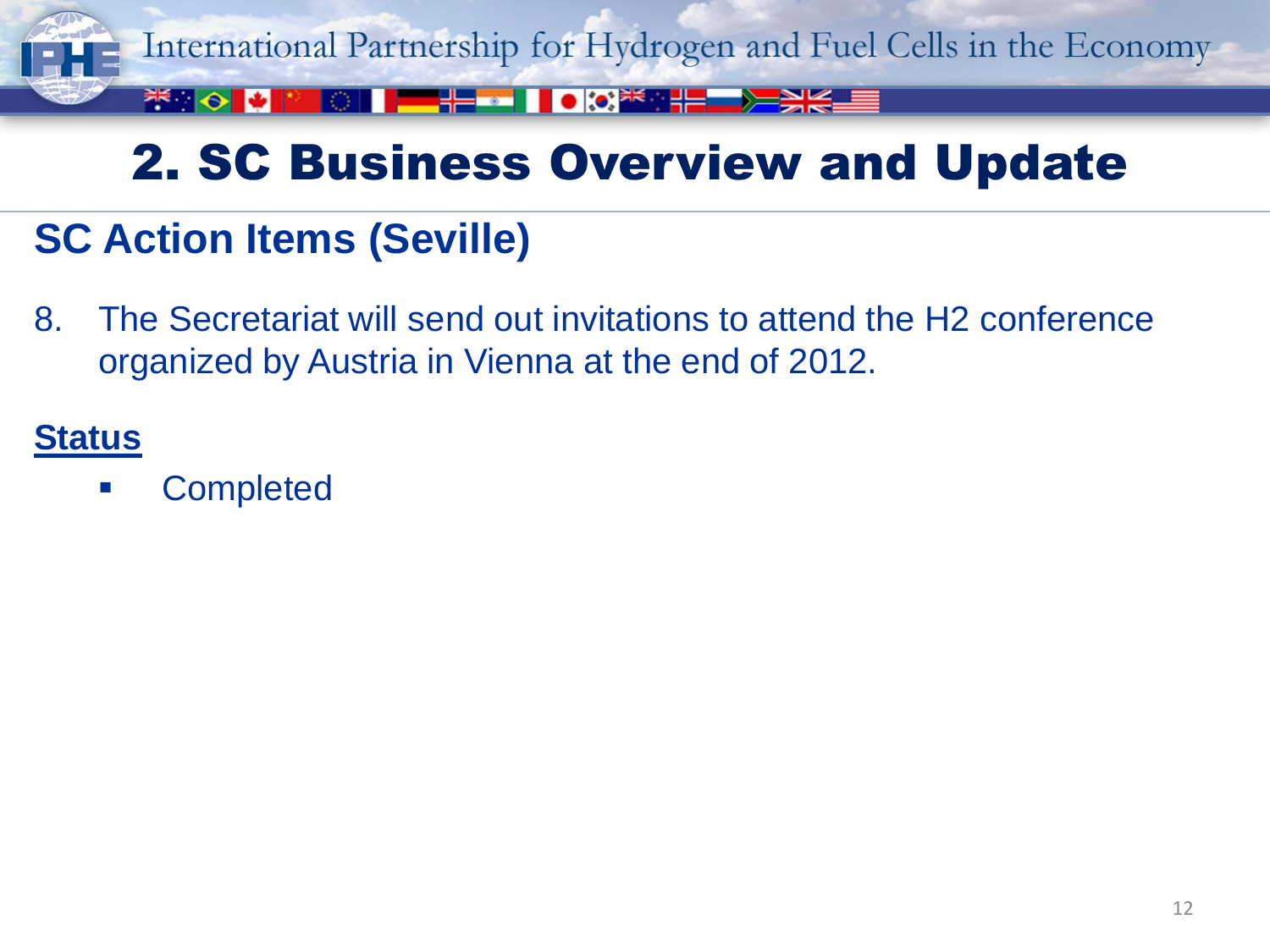

## **SC Action Items (Seville)**

#### **General Requirements**

- Countries are asked to update their roster and clarify the status of their representatives.
- $\blacksquare$   $\mathcal{V}_2$  Day will be allocated to allow sufficient time for country updates at the next IPHE meeting 2013. Interesting aspects as infrastructure build up and overall energy situation should be mentioned.
- **The RCSWG re-iterates its recommendation to the SC to secure the** political and/or financial support in the member countries to ensure success of this IPHE sanctioned working group.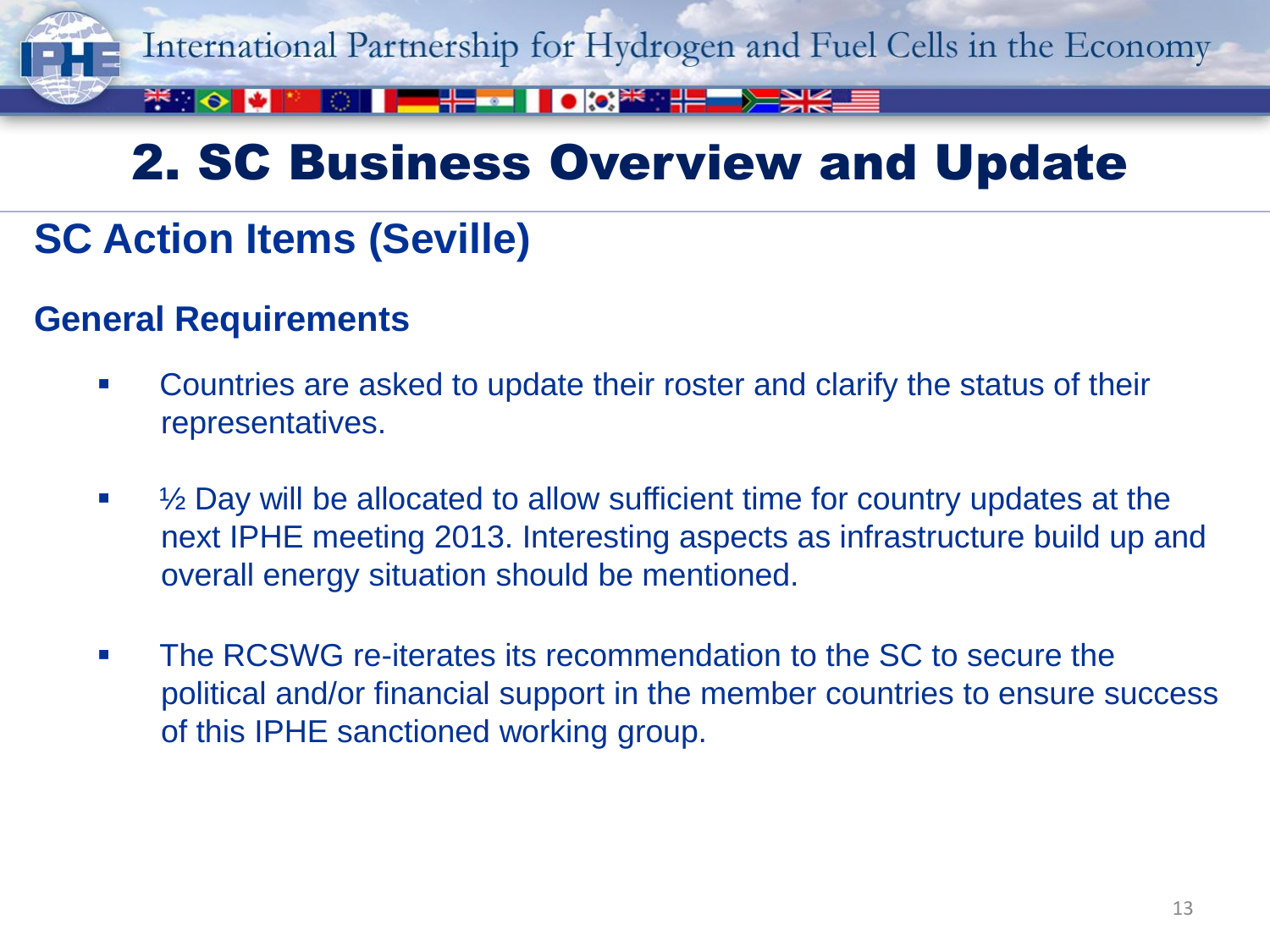

## 4. Country Updates

## **4.1 Country Updates**

*(coffee and lunch break in between – 10h30-10h50/12h15-13h15)* 

- **15 minutes each**
- **EXECUTE:** Presentations will be posted to the IPHE website
	- *4.1.1 Brazil (no update)*
	- *4.1.2 Canada*
	- *4.1.3 China (no update)*
	- *4.1.4 European Commission*
	- *4.1.5 France (oral contribution)*
	- *4.1.6 Germany*
	- *4.1.7 Iceland*
	- *4.1.8 India*
- *4.1.9 Italy (no update)*
- *4.1.10 Japan*
- *4.1.11 Korea*
- *4.1.12 Norway (oral contribution)*
- *4.1.13 South Africa*
- *4.1.14 United Kingdom*
- *4.1.15 United States*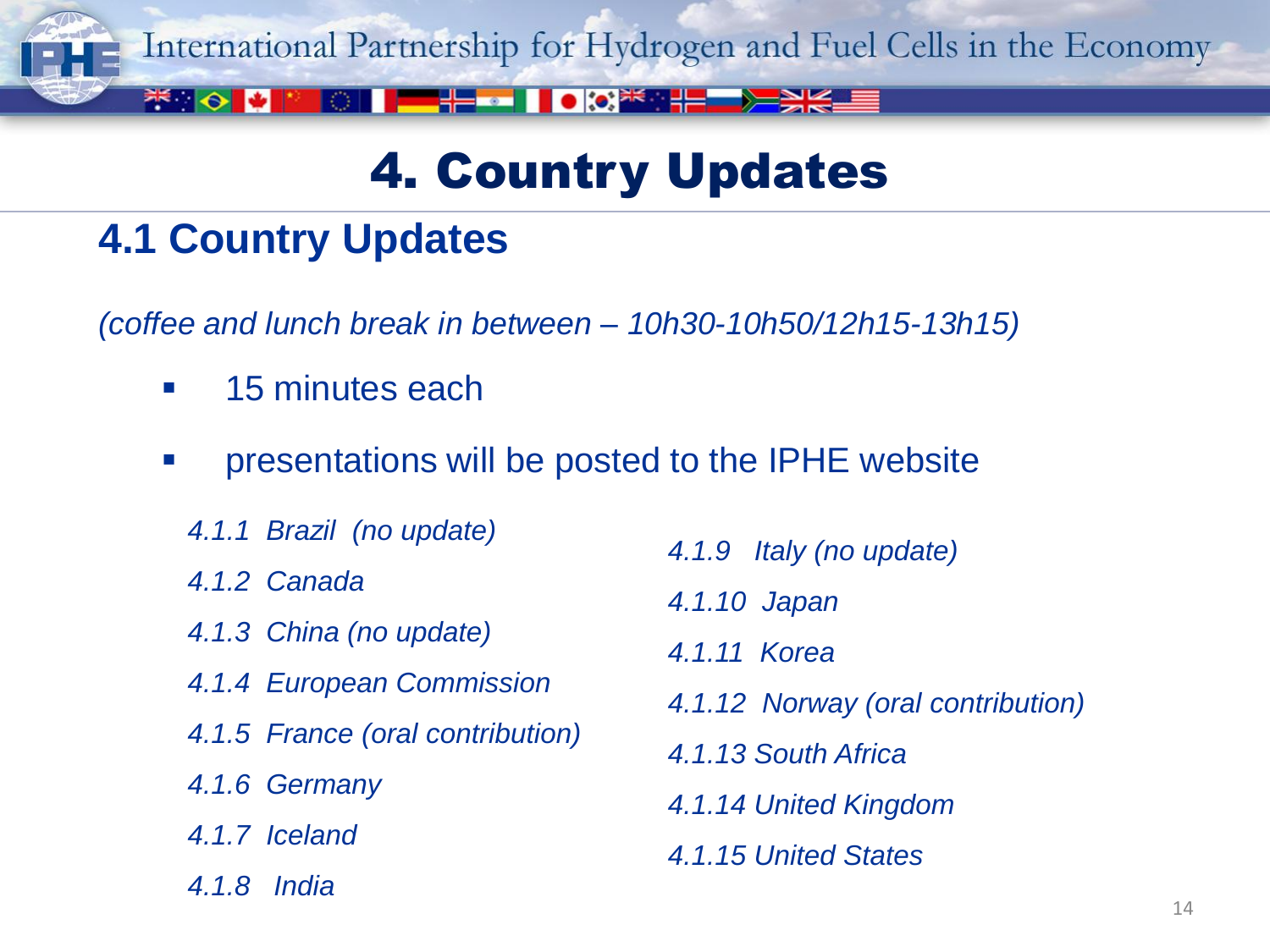

# Coffee & Tea

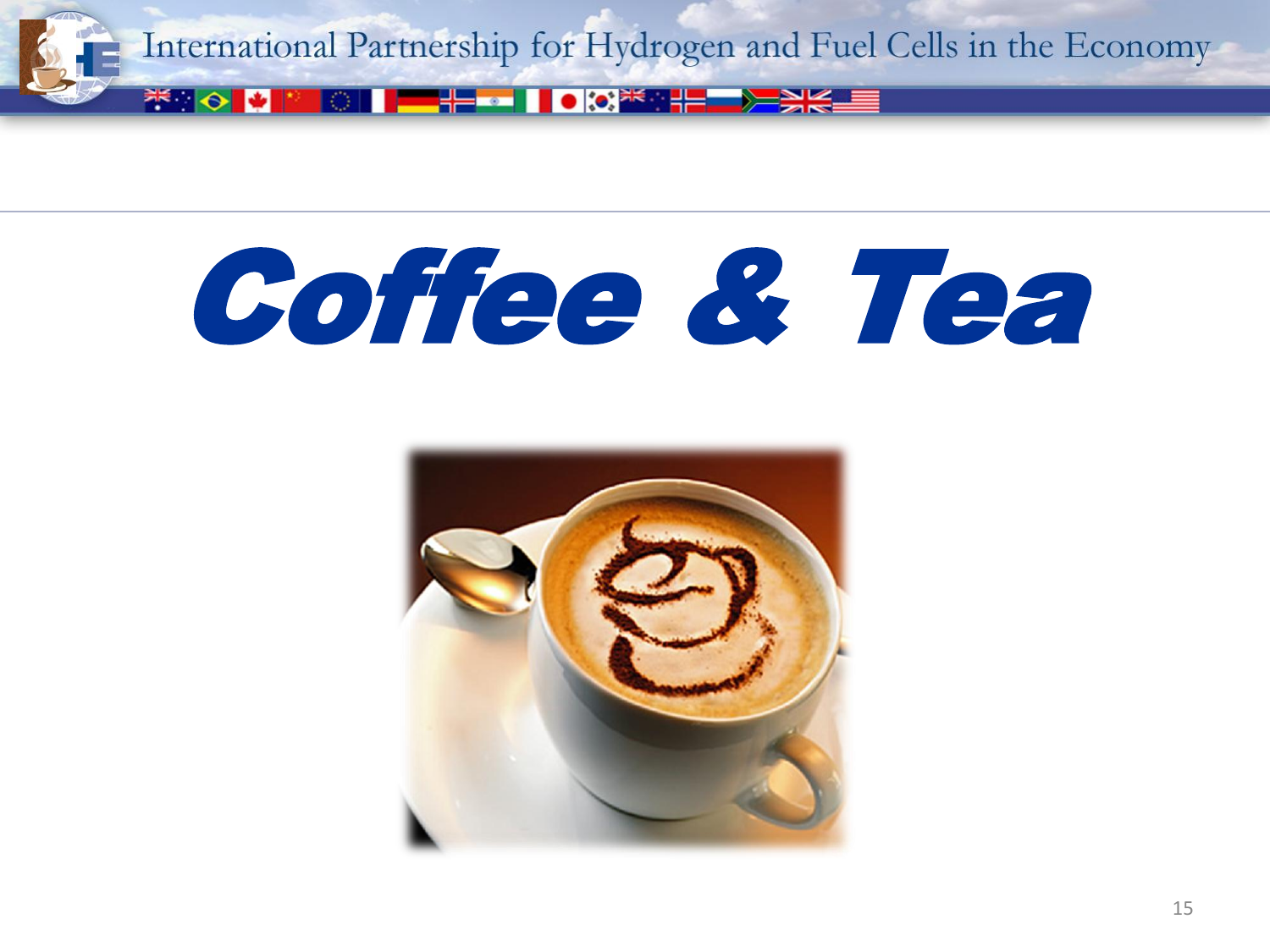

## **5.1 Implementation of a permanent secretariat**

#### **Status**

- The SC decided to continue IPHE for another term of 10 years at the 17<sup>th</sup> SC Meeting (May 2012).
- A proposal for a permanent IPHE Secretariat based on voluntary contributions from its members was presented by a Task Force at the 18<sup>th</sup> SC Meeting (November 2012). The SC felt that the establishment of such a support structure would be beneficial to enhance IPHE's work and impact in its next phase (2013-2022).
- **The .Task Force was asked to continue and further clarify details regarding the** management of members contribution (cash or in-kind) and financing IPHE's activities as workshops and meetings. The Task Force distributed a document that defines the details for setting up and operating an IPHE-Secretariat Office, targeted to begin operations in January 2014.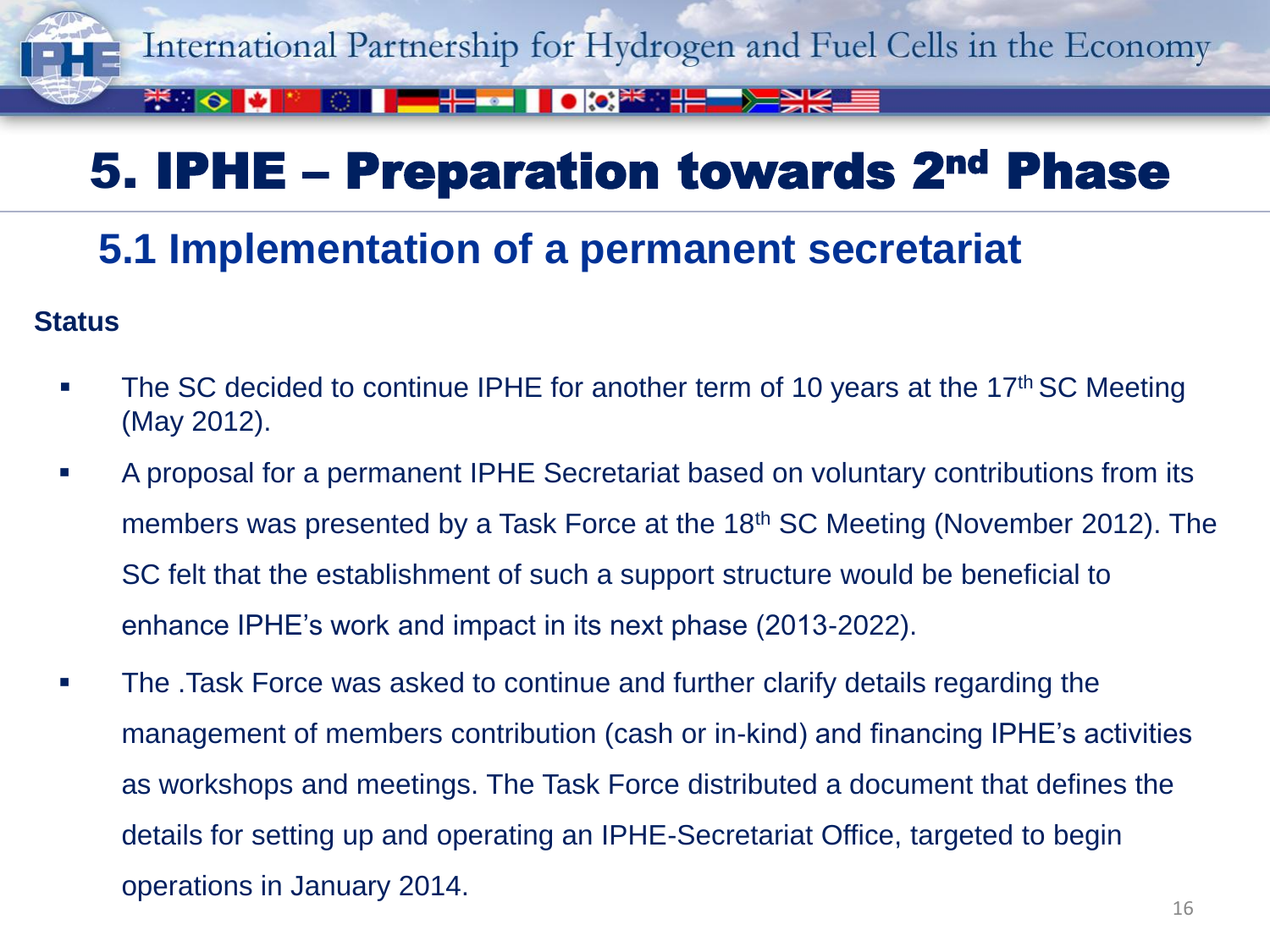

**5.1 Implementation of a permanent secretariat**

- Task Force report on preparation process and presentation of discussion results
- $\triangleright$  Discussion on proposed options
- $\triangleright$  Members reflection and statements regarding their national cash/inkind contribution
- $\triangleright$  Next steps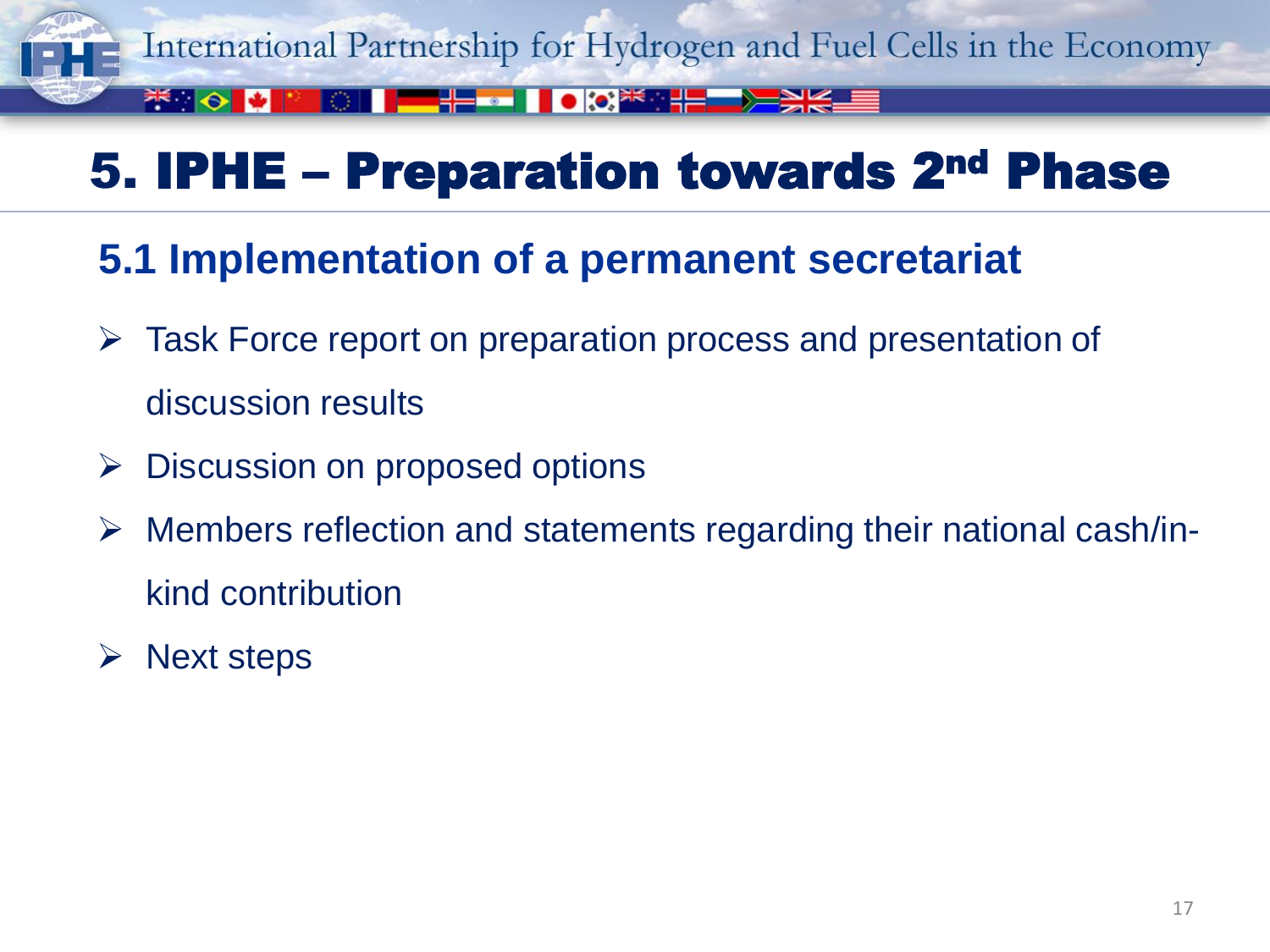

**5.1 Implementation of a permanent secretariat**

- The SC acknowleges the document as presented and agrees on the following items as proposed:
	- IPHE structure/roles and responsibilites (p. 5)
	- Description of tasks (p. 6)
	- Definition of position, job duties and profile of Executive Director (p. 7-10)
	- Concept of financing and resources (p. 11)
	- Definition of host organization and contracting scheme (p. 12)
	- Proposal of process of the review period (p. 13)
	- Time line and next steps (p. 14)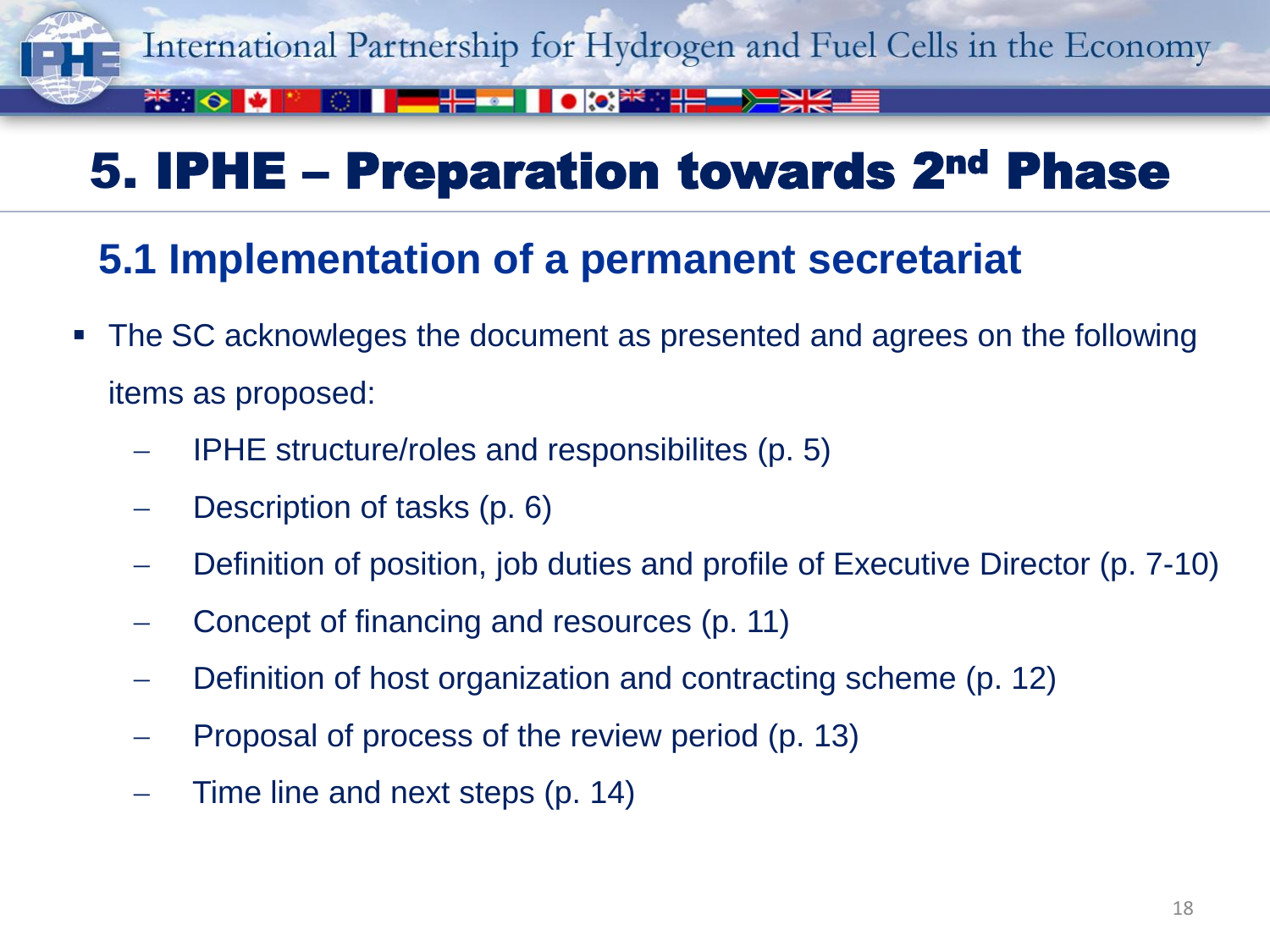

#### **5.1 Implementation of a permanent secretariat**

- The Task Force (Germany, France, U.S., Japan) for establishing a secretariat will continue and further clarify the following items:
	- Defining a detailed contracting scheme and template
	- Modify the TOR according to the details as agreed at this meeting
	- $\blacksquare$  Investigate the concrete details and frame work for appointing a ED/host organization
- The results will be circulated prior the next meeting. The final decision on the concrete conditions of the Secretariat has to be taken via written consent in lieu of the fall meeting.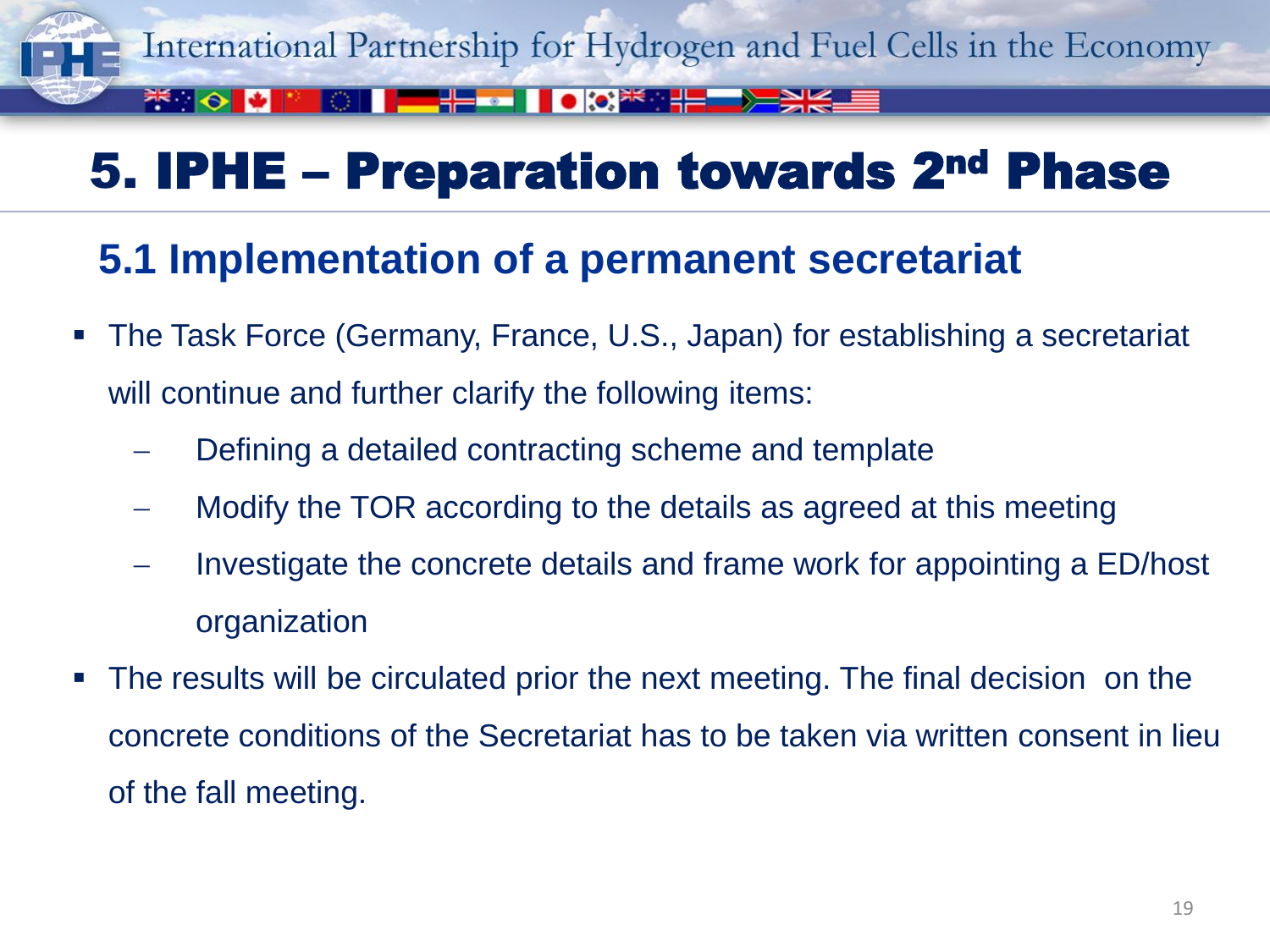

#### **5.2 Terms of Reference** (May 15th 2010)

#### **7. Commencement, Extension, Modification, Withdrawal, and Termination**

- 7.1 Commencement, Modification and Termination
	- 7.1.1 These Terms of Reference will commence on November 20, 2003 and will continue for
		- 10 years unless extended or terminated by the Steering Committee.
	- 7.1.2 These Terms of Reference may be modified or terminated in writing at any time by consensus of the Steering Committee.
	- 7.2 Extension and Withdrawl
	- 7.2.1 By written arrangement, the Steering Committee may extend these Terms of Reference for additional periods.
	- $\triangleright$  **Extension of IPHE**  $\rightarrow$  **Modification of TOR needed!**
	- **Approval by consensus on the modified TOR at the 20th SC Meeting**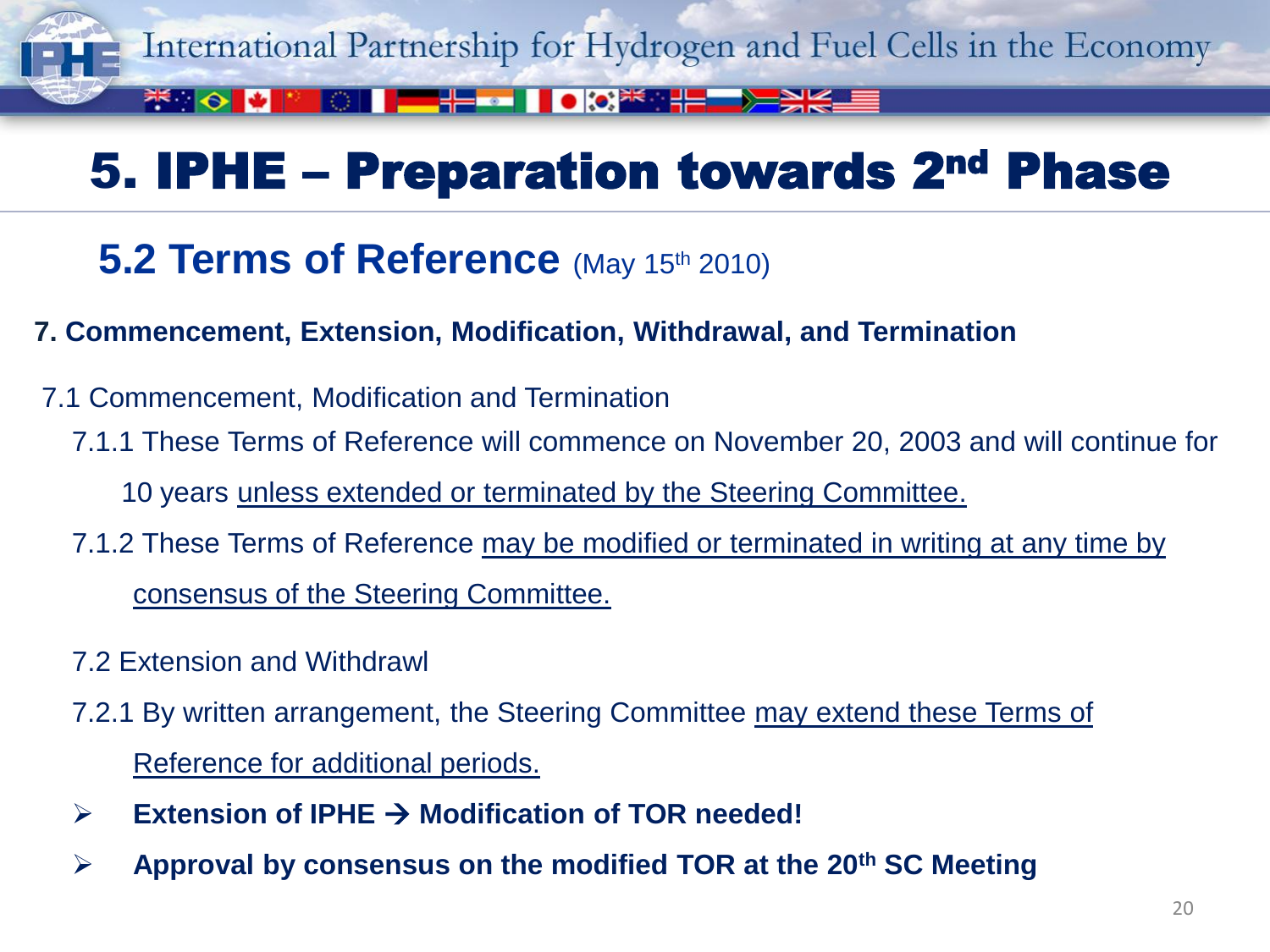

## **5.3 IPHE's near future activities**

- $\triangleright$  U.S. work plan proposal
- Workshops 2013 / 2014
- Other Input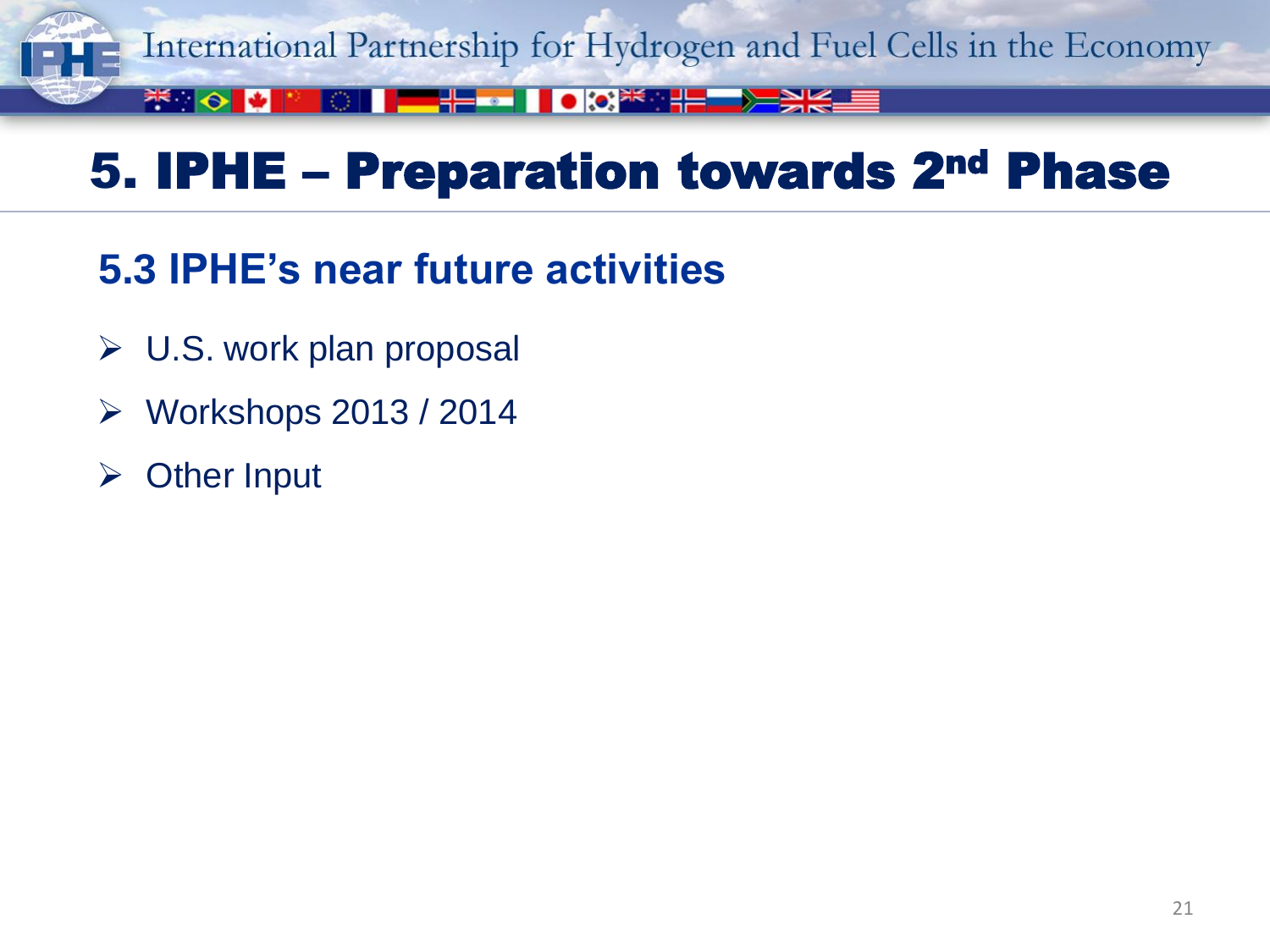

## 6. Follow up on H2 storage workshop, **Seville**

## **6.1 Follow up and proceedings of the H2 storage workshop**

- *Short review presentation from the EC*
- *Comments to the workshop report*
- *Outreach*